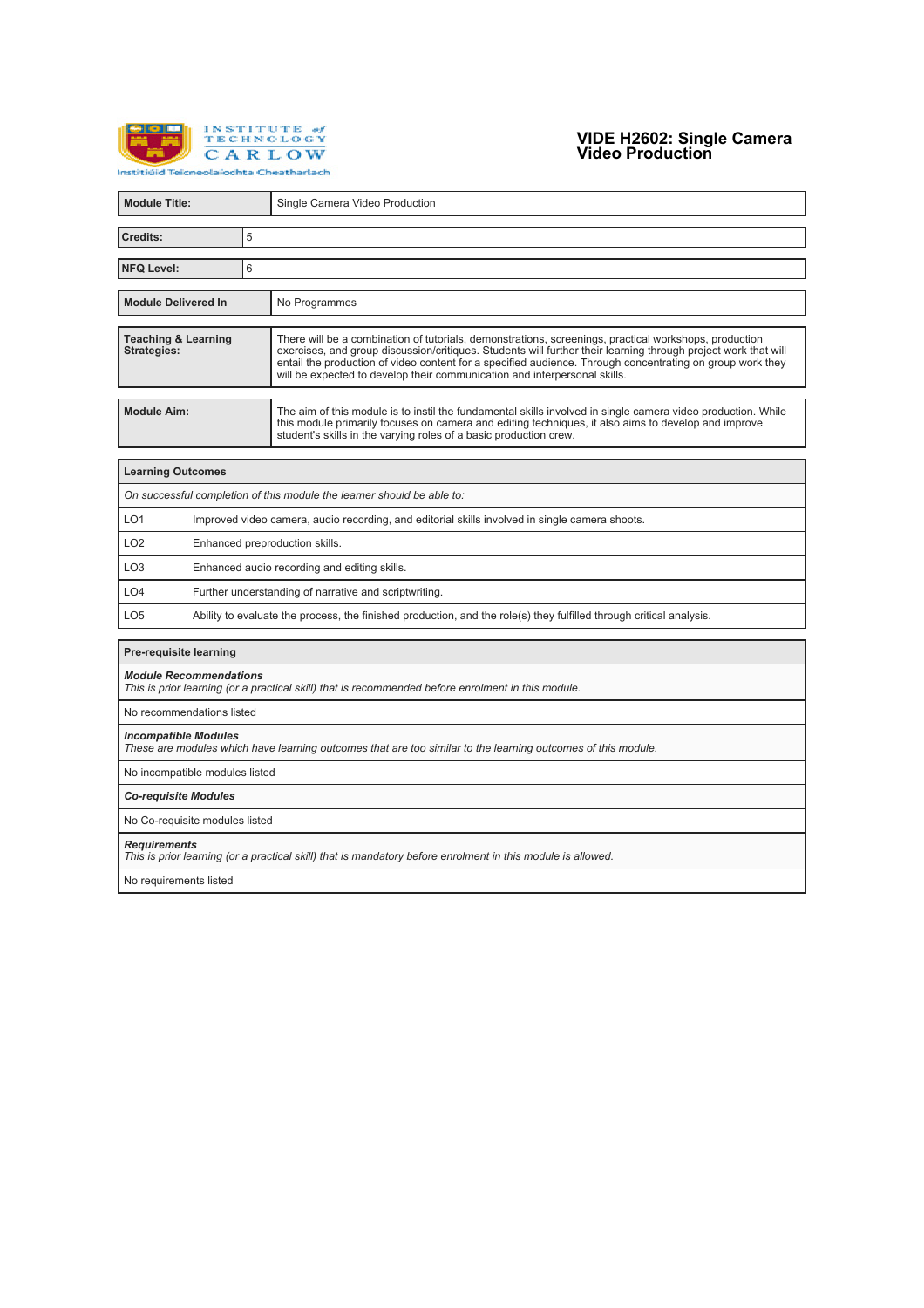

## **VIDE H2602: Single Camera Video Production**

### **Module Content & Assessment**

#### **Indicative Content**

#### **Single Camera Video Camera Work**

The art of recording different productions through the use of a solitary camera will be taught to the students. Shooting the building blocks of a scene, and ensuring enough coverage is recorded for the edit will be learned.

#### **Non Linear Editing**

Students will be taught the editing techniques involved with productions that are filmed on a single camera. Looking through various rushes<br>and selecting the different takes in order to tell the type of narrative vou wish

#### **Audio Production**

An elevated awareness around the different types of audio that need to be recorded for a production and then mixed in the edit will be learned.

#### **Preproduction Skills**

A wide range of preproduction skills will be advanced through their work including aspects such as pitching, location recce, risk assessment, screening potential actors, script writing, shot list, storyboards etc.

#### **Critical Evaluation**

Students will critically evaluate their productions, the role(s) they fulfilled within them, what they have learned, and what they would do<br>differently if they were to approach a similar project in the future. This may don

| <b>Assessment Breakdown</b>  | $\%$       |  |
|------------------------------|------------|--|
| <b>Continuous Assessment</b> | $'10.00\%$ |  |
| Project                      | 90.00%     |  |

### **Continuous Assessment**

| <b>Assessment Type</b>         | <b>Assessment Description</b>                                                        | Outcome<br>addressed | $%$ of<br>total | Assessment<br>Date |
|--------------------------------|--------------------------------------------------------------------------------------|----------------------|-----------------|--------------------|
| Practical/Skills<br>Evaluation | Students will be assessed on the practical skills involved with<br>video production. |                      | 10.00           | n/a                |

| <b>Project</b>     |                                                                                                                                                                                                                                                                                                                                                                                                                   |                      |                 |                    |  |  |
|--------------------|-------------------------------------------------------------------------------------------------------------------------------------------------------------------------------------------------------------------------------------------------------------------------------------------------------------------------------------------------------------------------------------------------------------------|----------------------|-----------------|--------------------|--|--|
| Assessment<br>Type | <b>Assessment Description</b>                                                                                                                                                                                                                                                                                                                                                                                     | Outcome<br>addressed | $%$ of<br>total | Assessment<br>Date |  |  |
| Project            | From conception to completion, students will create a video production for<br>a specified audience. They will be exposed to various roles involved in a<br>production crew, with a stronger focus on preproduction and developing a<br>narrative.                                                                                                                                                                 | 1,2,3,4              | 40.00           | n/a                |  |  |
| Project            | From conception to completion, students will create a video production<br>specified audience that is longer in length. They will be exposed to various<br>roles involved in a production crew, with a stronger focus on preproduction<br>and developing a narrative. Students will critically evaluate their<br>production, the role they fulfilled, and outline what they would do<br>differently in the future. | 1,2,3,4,5            | 50.00           | n/a                |  |  |
|                    |                                                                                                                                                                                                                                                                                                                                                                                                                   |                      |                 |                    |  |  |
| No Practical       |                                                                                                                                                                                                                                                                                                                                                                                                                   |                      |                 |                    |  |  |
|                    |                                                                                                                                                                                                                                                                                                                                                                                                                   |                      |                 |                    |  |  |

No End of Module Formal Examination

**ITCarlow reserves the right to alter the nature and timings of assessment**